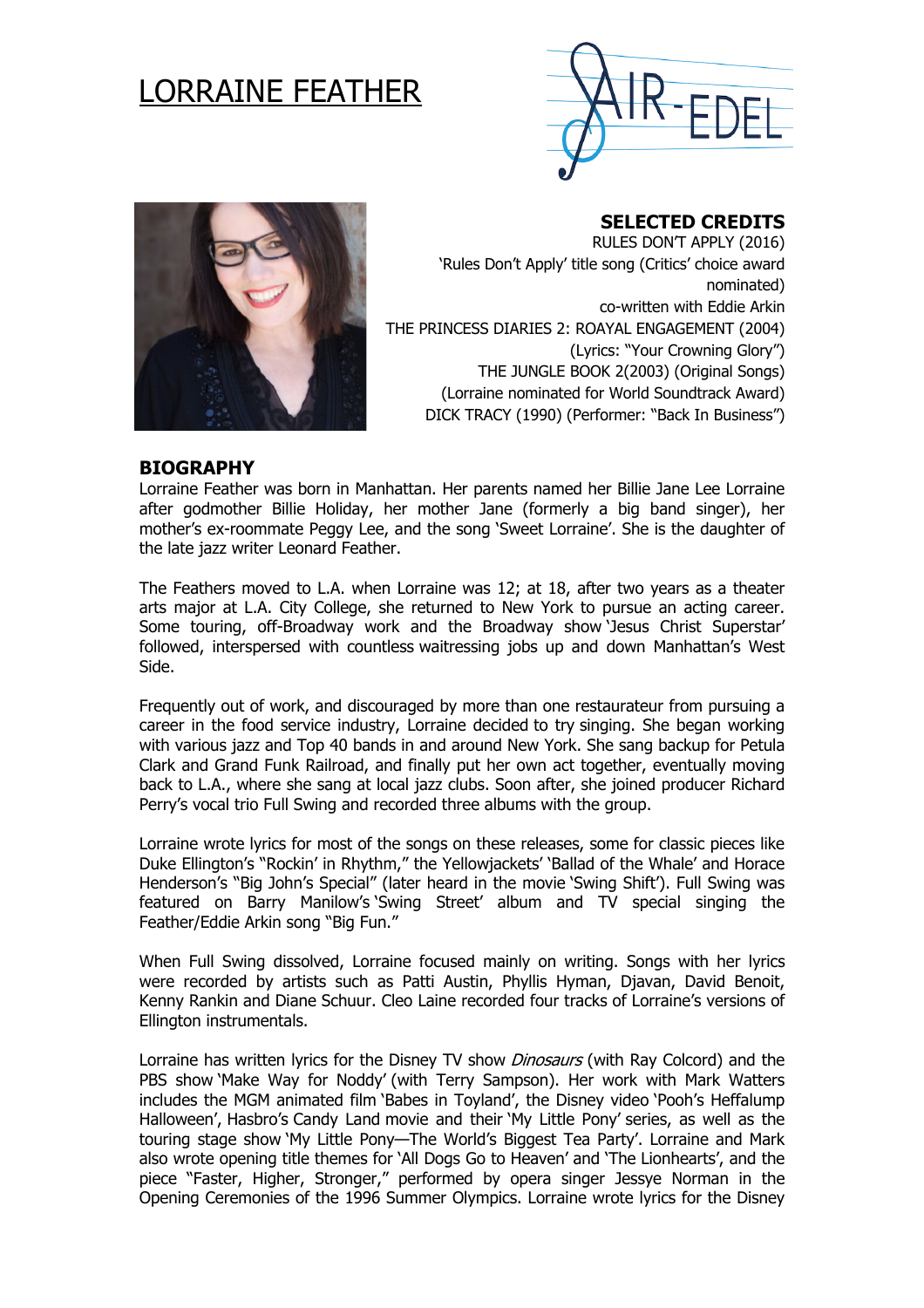feature films 'The Jungle Book 2' (with Paul Grabowsky and Joel McNeely) and 'The Princess Diaries 2' (with Larry Grossman).

Lorraine always kept singing: she was featured on the 'Dick Tracy' soundtrack (with Janis Siegel and Cheryl Bentyne of The Manhattan Transfer), the soundtrack album for Bette Midler's 'For the Boys', and keyboardist Terry Trotter's 'Sweeney Todd in Jazz'.

In the late '90s, Lorraine decided to try creating material for herself to record as a solo artist. Her first project, 'The Body Remembers', was released in March of 1997 on the Bean Bag label; it was an offbeat electronic album, featuring various co-writers including Tony Morales, Terry Sampson, Joe Curiale, Yutaka, Don Grusin, and Eddie Arkin. Some of the album's musical guests were Russ Freeman, David Benoit and Brandon Fields.

In 1999, Lorraine began putting together an album of Fats Waller piano solos with her lyrics and vocals. The album featured Dick Hyman, Mike Lang and Fats Waller himself, in sampled form, on piano. It was released in July of 2001 on Rhombus Records, received glowing reviews, and was played on 150+ radio stations nationwide. Lorraine's next three CDs were released on Sanctuary. She completed 'Cafe Society' in the summer of 2002; this was a compilation of original songs in a classic jazz motif, with music by Duke Ellington, Johnny Mandel, Don Grusin, Eddie Arkin, Russell Ferrante and David Benoit. In 2003 her 'Such Sweet Thunder' CD came out, a dozen Duke Ellington and Billy Strayhorn classics with her added lyrics. It received a four-star review in 'Down Beat' and a description of "pure genius" from 'Jazz Times'. 'Dooji Wooji', another retro album in the "small big band" style and including three previously unreleased Ellington adaptations, was released in early 2005.

Lorraine's 2008 solo project was 'Language', which came out in April of that year on the Colorado label Jazzed Media. The songs were written with contemporary composers Shelly Berg, Russell Ferrante, Bill Elliott, Eddie Arkin, Michael B. Nelson, Terry Sampson and Tony Morales. 'Language' was the #1-selling jazz CD on Amazon the month after its release. Her 2010 release was 'Ages'. It featured songs with her lyrics, as always, and music by Arkin, Berg, Ferrante, Dick Hyman and Béla Fleck. 'Ages' was on all three jazz airplay charts consistently for several months, and reached the #2 spot in its category for Amazon downloads. It brought Lorraine her first (2011) Grammy nomination, in the Best Jazz Vocal Album category. Her next release, a Gothic collection of fables entitled 'Tales of the Unusual', earned a 2013 nomination for co-writer Shelly Berg's arrangement of the Feather/Berg 'X Files' song "Out There." Lorraine's third subsequent album to be Grammy-nominated was 'Attachments', a 2014 nominee in the category of Best Jazz Vocal Album.

Lorraine is part of a duo called 'Nouveau Stride' with the phenomenal young stride pianist Stephanie Trick. The two women released an album entitled *Fourteen* at the end of 2012, and continue to perform together with a multi-media show that includes projected lyrics and a piano-cam.

https://lorrainefeather.com

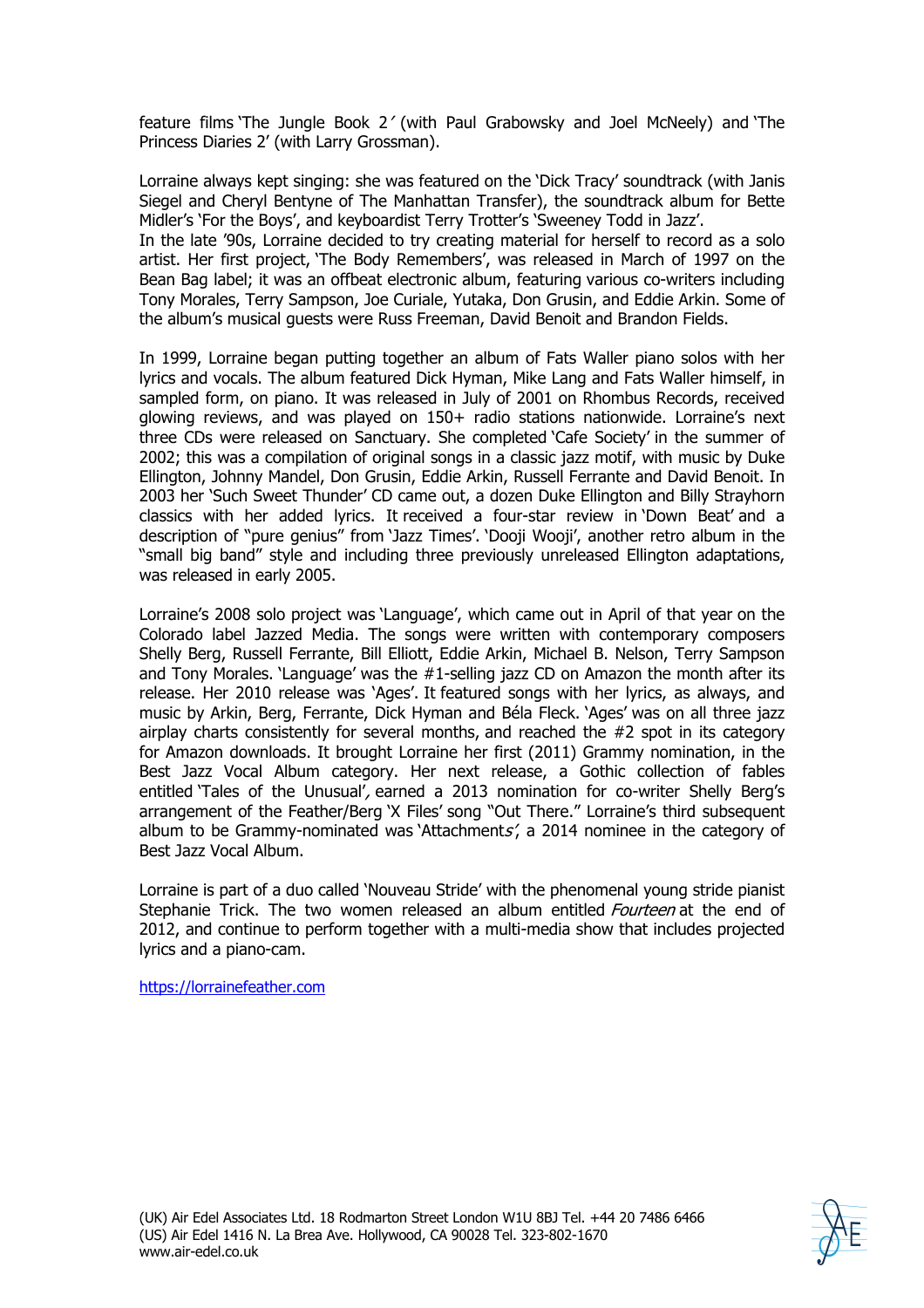# **FILM/VIDEO CREDITS**

## **RULES DON'T APPLY (2016)**

'Rules Don't Apply' title song (Critics' choice award nominated) co-written with Eddie Arkin Directed by Warren Beatty

## **YOU'RE OUTA HERE (2009)**

(Short) Lyrics, Producer Directed by George Griffin

#### **MY LITTLE PONY: THE PRINCESS PROMENADE (2006)**

"Breezie Blossom" Part 1 "Join the Promenade" "Breezie Blossom" Part 2 "Friendship and Flowers" "Feelin' Good" "A Princess Is In Town" "Every Pony Is A Princess" Directed by John Grusd

#### **POOH'S HEFFALUMP HALLOWEEN MOVIE (2005)**

Lyrics: "As Long As I'm Here With You" Directed by Saul Blinkoff % Elliot M. Bour

## **THE JUNGLE BOOK 2 (2003)**

Original Songs, Music, Lyrics: "Jungle Rhythm" "W-I-L-D" "Jungle Rhythm (Mowgli Solo)" "Right Where I Belong" Performer: "W-I-L-D" Directed by Steve Trenbirth

#### **AN ALL DOGS CHRISTMAS CAROL (1998)**

"A Christmas Carol" "Puppyhood" "I Always Get Emotional at Christmas" "Clean Up Your Act" Directed by Gary Selvaggio & John Grusd

## **BABES IN TOYLAND (1997)**

"The Worst Is Yet To Come" "It's You" "A Crooked Man" Directed by Toby Bluth, Charled Grosvenor & Paul Sabella

#### **MY LITTLE PONY: TWINKLE WISH ADVENTURE (2009)**

Lyrics: "Somewhere Super New" "Dreams Do Come True" "That's What Makes A Friend" Directed by John Grusd

#### **MY LITTLE PONY: A VERY PONY PLACE (2006)**

Lyrics: "Positively Pink" "The Most Amazing Story" "Two For the Sky" "Shine On" "Get the Giggles" "Shine On Reprise" Directed by John Grusd

## **MY LITTLE PONY: A VERY MINTY CHRISTMAS (2005)**

Lyrics: "That's What I Love About Christmas" "Nothing Says Christmas Like A New Pair Of Socks" "The Magic Of Christmas" "That's What I Love About Christmas – Reprise" Directed by John Grusd

#### **The Princess DIARIES 2: ROYAL ENGAGEMENT (2004)**

Lyrics: "Your Crowning Glory" Directed by Garry Marshall

#### **SWING SHIFT**

"Big Bucks"

## **THE LIONHEARTS (1998)**

"Sing a Singalong" Directed by Byron Vaughns

#### **MGM SING-ALONGS (BEING HAPPY / FRIENDS / HAVING FUN / SEARCHING FOR YOUR DREAMS) (1997)**

"The Lionheart Song" "A Crooked Man" "Itchin' and A-Twitchin'" "The Worst Is Yet To Come" Directed by Peter Fitzgerald

(UK) Air Edel Associates Ltd. 18 Rodmarton Street London W1U 8BJ Tel. +44 20 7486 6466 (US) Air Edel 1416 N. La Brea Ave. Hollywood, CA 90028 Tel. 323-802-1670 www.air-edel.co.uk

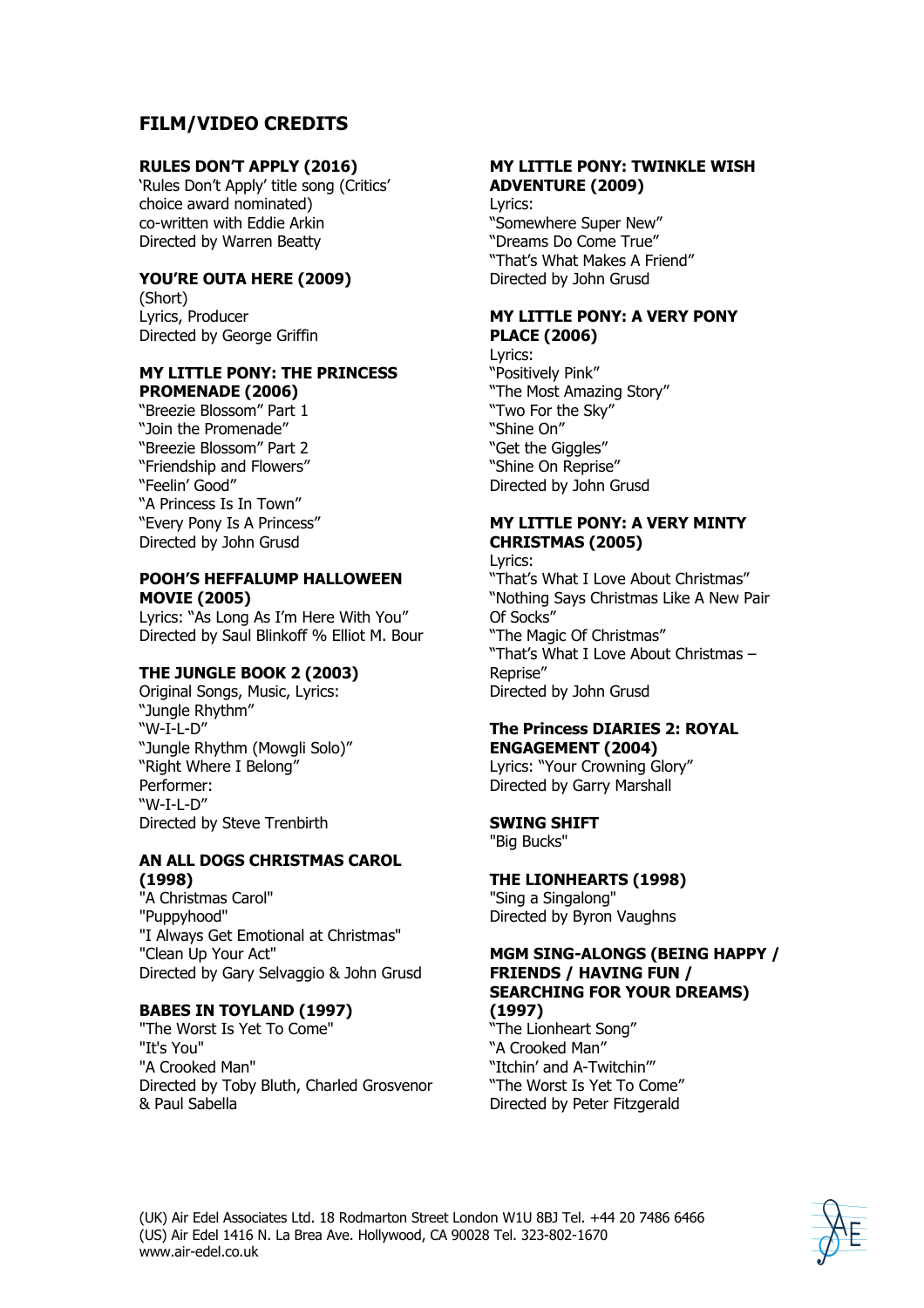**DICK TRACY (1990)**

Performer: "Back In Business" Directed by Warren Beatty

## **TELEVISION CREDITS**

#### **SANTA BARBARA**

"Yours" (Emmy nomination 1992) "Such a Thing as Heaven" (Emmy nomination 1993) "Whenever You Dream of Me" "Do You"

**DAYS OF OUR LIVES**

"Waverly Place

#### **BIG FUN ON SWING STREET**

"Big Fun" (Barry Manilow)

#### **LATE NIGHT**

"Too Soon to Know"

## **ALL DOGS GO TO HEAVEN**

"A Little Heaven" (Emmy nomination 1997) "Itchin' and a Twitchin'" "By the Book" "Casanova" "The Easy Way Out" (Emmy nomination 1998)

## **CENTENNIAL OLYMPICS**

"Faster, Higher, Stronger" (Emmy nomination 1997)

## **BLOODHOUNDS OF BROADWAY (1989)** "Big Bucks"

Directed by Howard Brookner

**BEVERLY HILLS 90210** "Being Cool"

## **SECRETS**

"Guardian Angel"

## **STAR SEARCH**

"Big Fun"

## **DINOSAURS**

"I'm a Mammal" "Gangrene Blues" "A Lizard Like You" "Tar Pit of Love" "Leave Her Tail Alone" "The Tree & the Leaf"

#### **THE LIONHEARTS**

"Hangin' With My Family" "Roar"

## **TALENT FOR LOVE**

"Lullaby" "Pioneers" "Dream Away" "Talent for Love" "The Lonely Moon" "Hiroshi" "Money No More" "Boys" "Clever" "Magical Door" "Trouble"

# **DISCOGRAPHY**

"Too Soon To Know," "Why Did She Come In With You," "That Secret Place"- Patti Austin (GRP) "This Too Shall Pass" - Phyllis Hyman (BMG) "Big Fun" - Barry Manilow (Arista) "Dance of the Seven Veils," "Hot Coffee" - Carl Anderson (GRP) "Say You Do" - Yutaka (GRP) "Whenever You Dream of Me" - Tom Scott/Diane Schuur (GRP) "Days of Old" - David Benoit/Kenny Rankin (GRP) "A Moment of Silence" - Eric Marienthal/Leroy Osbourne (GRP) "Being Cool" - Djavan (CBS) "Memento" - Djavan (CBS Europe) "Unending" - Arthur Porter (Polygram) "Creole Love Call" - Cleo Laine (BMG)